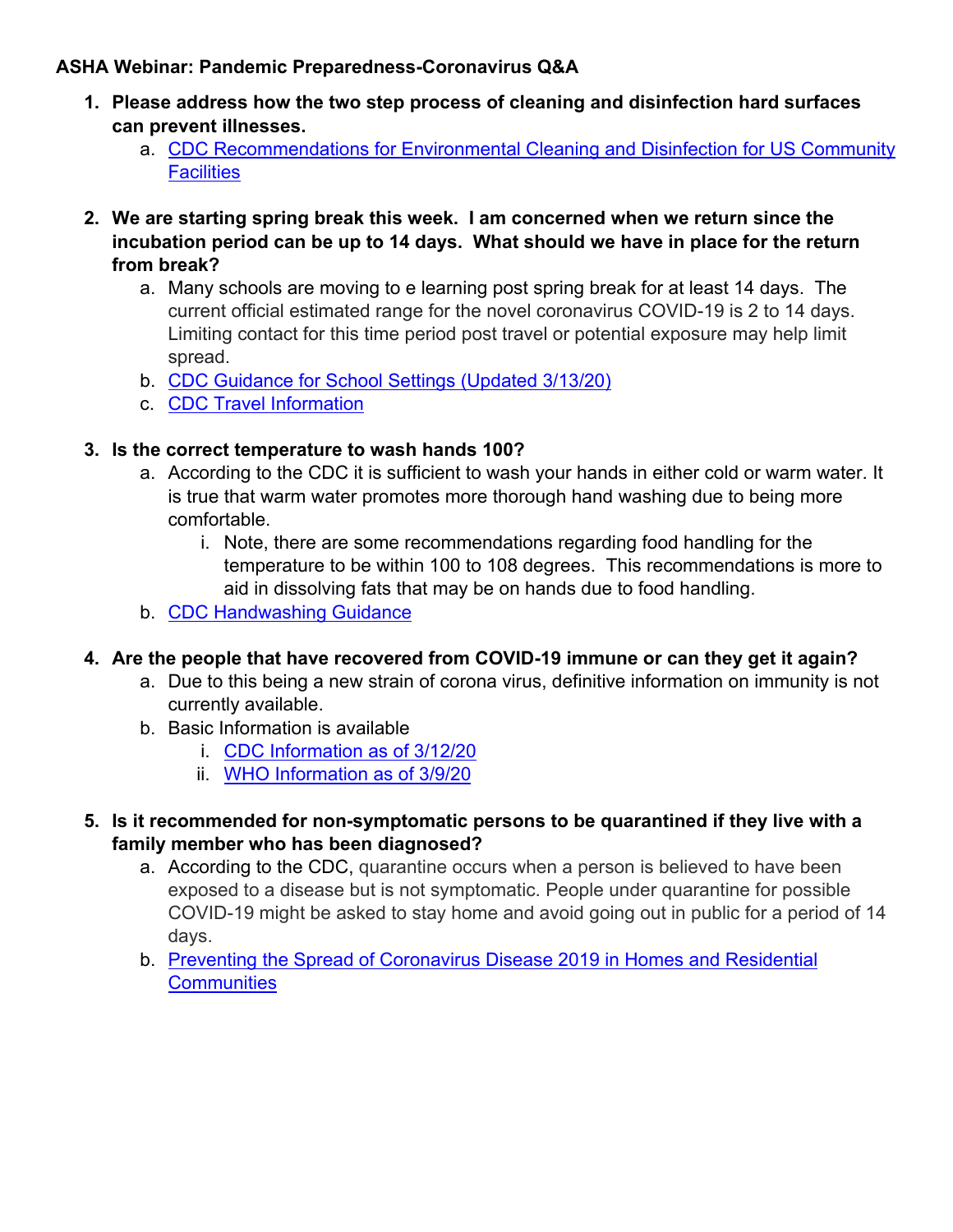## **6. Are there recommended criteria for when schools should close?**

a. While the decision to close is ultimately a local discussion. The CDC has provided guidelines for schools including a decision tree.



- 7. **Should schools be preparing students for completing work online or providing at home work?**
	- a. Testing can be completed online easily using google forms, Canvas, etc.
	- b. Most schools have some type of learning management system such as Canvas, Blackboard, It's Learning, etc. Most systems have built tools that aid in distance learning. You can also find a variety of resource on You Tube to aid you in developing lesson plans and your course materials.
- **8. Protecting student families with seniors or people at risk is important too. Should there be a special arrangement for students who may be at risk, such as those with asthma?** 
	- a. Follow the CDC Guidance for School Settings (Updated 3/13/20)